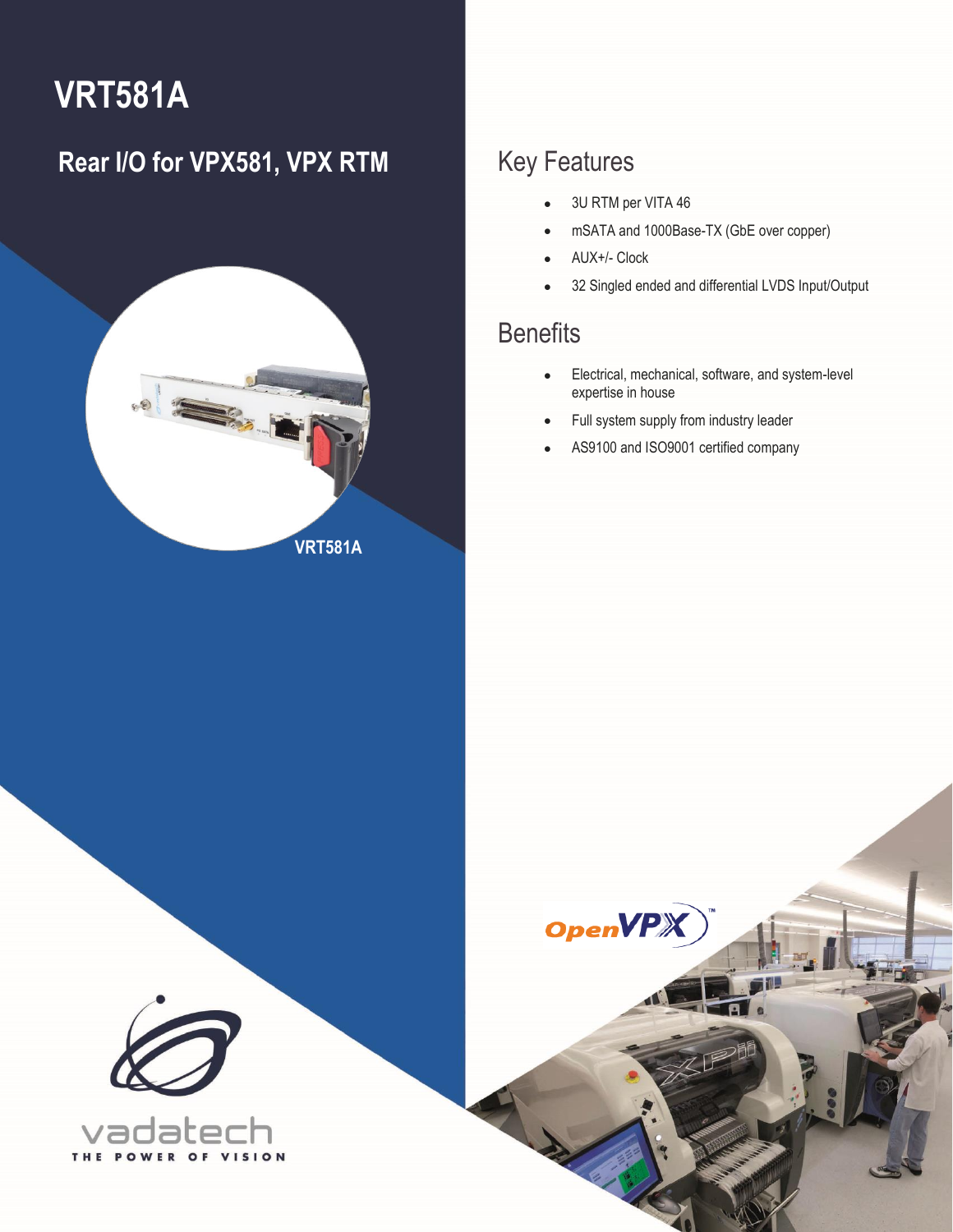# **VRT581A**

The VRT581A is a 3U VPX Rear Transition Module providing I/O expansion for use with the VadaTech VPX581 3U VPX FPGA FMC Carrier.

VRT581A routes 16 LVDS input/output to a High-Density Connector (HDC), each I/O can be configured as input or output. In addition, 32 singled-ended (SE) I/O are routed to the HDC.

The module has a mSATA socket for storage/conversion of 1000BASE-BX to a 1000Baset-TX (GbE over copper).

The module also routes the AUX+/- clock signal from the backplane to the front panel via an SSMC style connector.



*Figure 1: VRT581A*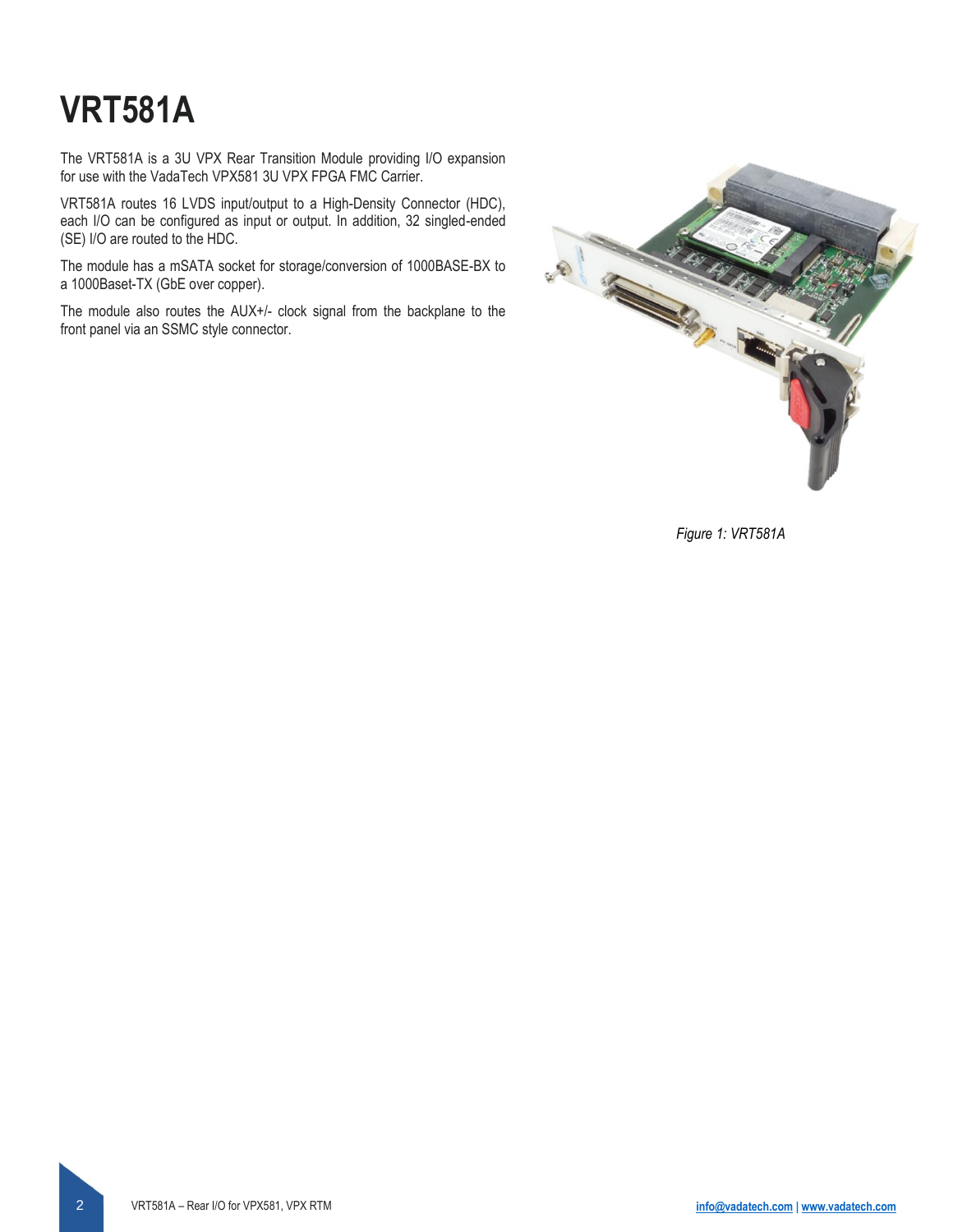### Block Diagram



*Figure 2: VRT581A Functional Block Diagram*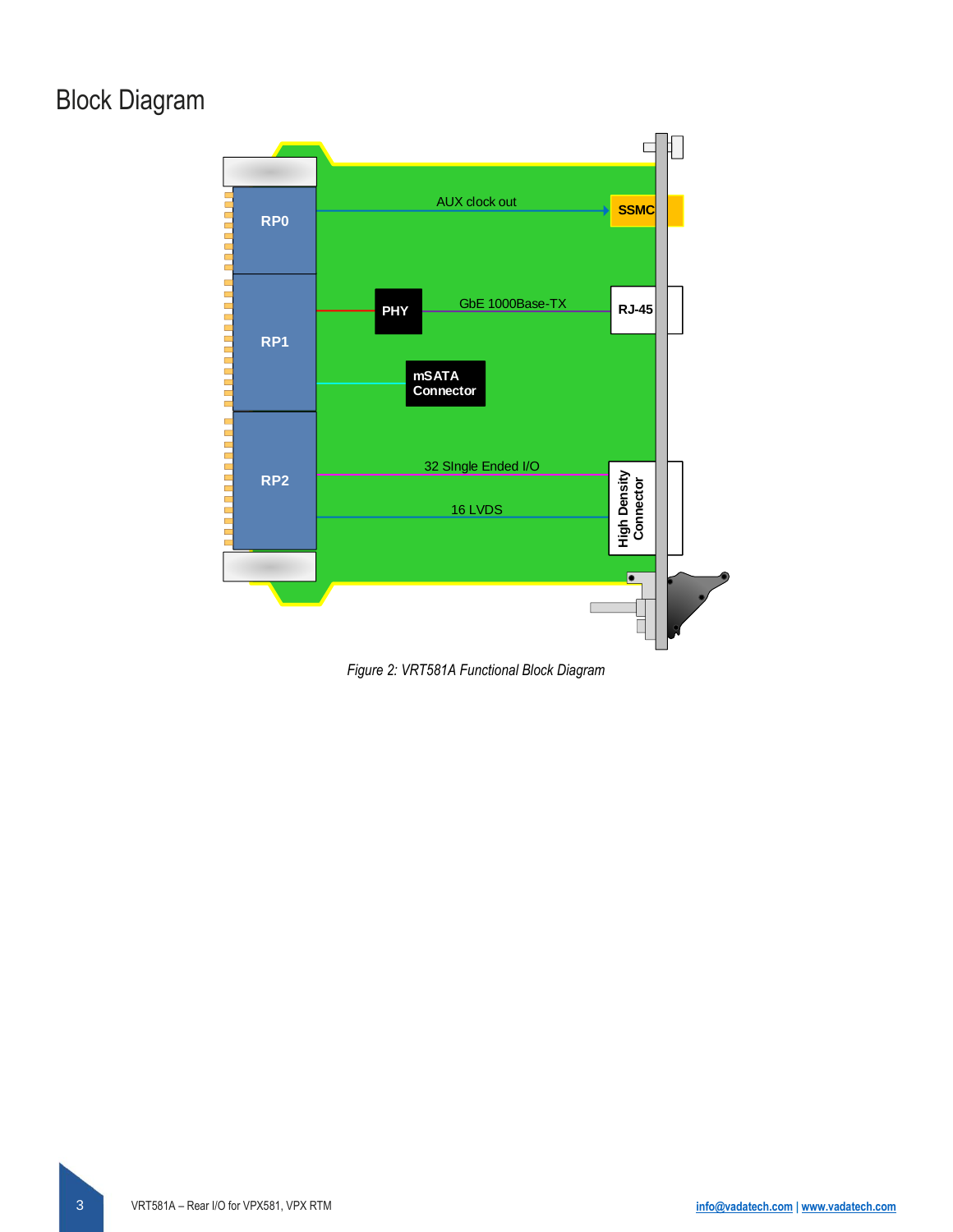### **Specifications**

| <b>Architecture</b>   |                                                                           |                                              |  |  |  |
|-----------------------|---------------------------------------------------------------------------|----------------------------------------------|--|--|--|
| <b>Physical</b>       | <b>Dimensions</b>                                                         | 3U RTM, 1" pitch                             |  |  |  |
| <b>Configuration</b>  |                                                                           |                                              |  |  |  |
| <b>Power</b>          | <b>VRT581A</b>                                                            | 3W                                           |  |  |  |
| <b>Rear Panel</b>     | <b>Connectors</b>                                                         | SSMC for the AUX+/- Clock from the backplane |  |  |  |
|                       |                                                                           | RJ-45 for 1000BASE-TX                        |  |  |  |
|                       |                                                                           | LVDS and Singled Ended via HDC               |  |  |  |
| <b>VPX Interfaces</b> | <b>Slot Profiles</b>                                                      | See Ordering Options                         |  |  |  |
|                       | <b>Backplane</b>                                                          | RP0: AUX+/- Clock                            |  |  |  |
|                       |                                                                           | RP1: mSATA                                   |  |  |  |
|                       |                                                                           | RP1: 1000BASE-T                              |  |  |  |
|                       |                                                                           | RP2: 32 SE                                   |  |  |  |
|                       |                                                                           | <b>RP2: 16 LVDS</b>                          |  |  |  |
| <b>Other</b>          |                                                                           |                                              |  |  |  |
| <b>MTBF</b>           | MIL Hand book 217-F@ TBD hrs                                              |                                              |  |  |  |
| <b>Certifications</b> | Designed to meet FCC, CE and UL certifications, where applicable          |                                              |  |  |  |
| <b>Standards</b>      | VadaTech is certified to both the ISO9001:2000 and AS9100B:2004 standards |                                              |  |  |  |
| <b>Warranty</b>       | Two (2) years, see VadaTech Terms and Conditions                          |                                              |  |  |  |

#### **INTEGRATION SERVICES AND APPLICATION-READY PLATFORMS**

VadaTech has a full ecosystem of OpenVPX, ATCA and MTCA products including chassis platforms, shelf managers, AMC modules, Switch and Payload Boards, Rear Transition Modules (RTMs), Power Modules, and more. The company also offers integration services as well as preconfigured Application-Ready Platforms. Please contact VadaTech Sales for more information.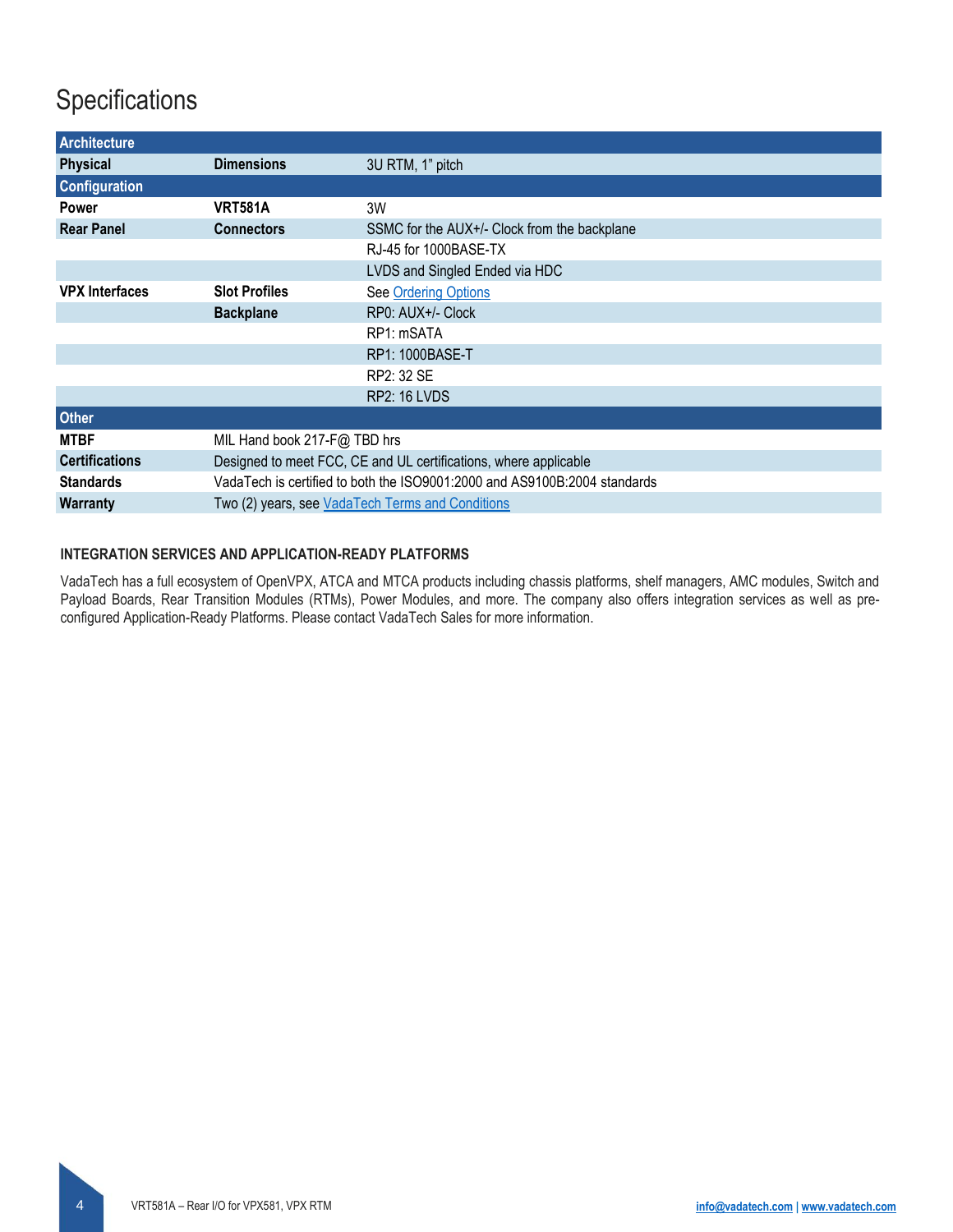### <span id="page-4-0"></span>Ordering Options

### **VRT581A – A00-000-GHJ**

| $A = mSATA size$                                                               | <b>G</b> = Applicable Slot Profiles |
|--------------------------------------------------------------------------------|-------------------------------------|
| $0 = No mSATA$<br>$1 = 1$ TB<br>$2 = 2 TB$<br>$3 =$ Reserved<br>$4$ = Reserved | $0 = 5$ HP                          |

#### **H = Environmental**

See [Environmental Specification](#page-4-1)

### **J = Conformal Coating**

 $0 = No$  coating

1 = Humiseal 1A33 Polyurethane

2 = Humiseal 1B31 Acrylic

### <span id="page-4-1"></span>**Environmental Specification**

| Air Cooled                   |                         |                                             | <b>Conduction Cooled</b> |                                |                                               |
|------------------------------|-------------------------|---------------------------------------------|--------------------------|--------------------------------|-----------------------------------------------|
| <b>Option H</b>              | $H = 0$                 | $H = 1$                                     | $H = 2$                  | $H = 3$                        | $H = 4$                                       |
| <b>Operating Temperature</b> | $AC1* (0°C to +55°C)$   | $AC3*$ (-40 $°C$ to +70 $°C$ )              | $CC1* (0°C to +55°C)$    | $CC3*$ (-40 $°C$ to +70 $°C$ ) | $CC4*(-40^{\circ}C \text{ to } +85^{\circ}C)$ |
| <b>Storage Temperature</b>   | $C1*$ (-40°C to +85°C)  | $C3*$ (-50 $\degree$ C to +100 $\degree$ C) | $C1*$ (-40°C to +85°C)   | $C3*$ (-50 °C to +100 °C)      | $C3*$ (-50°C to +100°C)                       |
| <b>Operating Vibration</b>   | $V2^*$ (0.04 g2/Hz max) | $V2*(0.04 g2/Hz max)$                       | $V3*$ (0.1 g2/Hz max)    | $V3*$ (0.1 g2/Hz max)          | V3 (0.1 g2/Hz max)                            |
| <b>Storage Vibration</b>     | OS1* (20g)              | $OS1*(20g)$                                 | $OS2*(40g)$              | $OS2*(40g)$                    | OS2* (40g)                                    |
| <b>Humidity</b>              | 95% non-condensing      | 95% non-condensing                          | 95% non-condensing       | 95% non-condensing             | 95% non-condensing                            |

Notes: **\***Nomenclature per ANSI/VITA 47. Contact local sales office for conduction cooled (H = 2, 3, 4)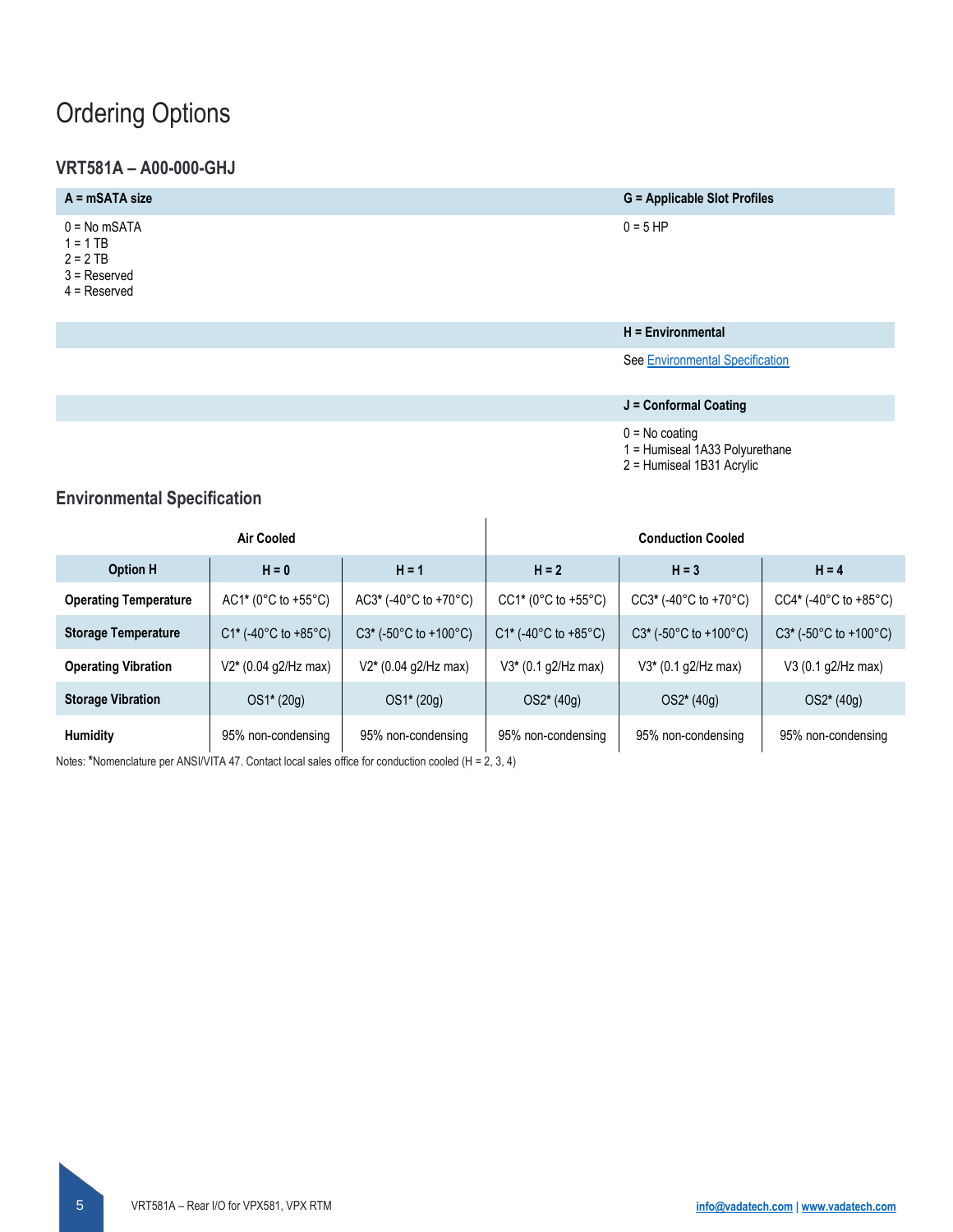### Related Products

VPX581



VPX599



VTX870



- Xilinx UltraScale+ XCZU15EG FPGA
- 8 GB of 64-bit wide DDR4 Memory (single bank) with ECC
- MPSoC with block RAM and UltraRAM
- Xilinx Kintex UltraScale™ XCKU115 FPGA
- Dual ADC 12-bit @ 6.4 GSPS
- Dual DAC 16-bit @ 12 GSPS (AD9162 or AD9164)
- Open VPX benchtop development platform
- Dedicated Switch/management slot
- Up to five 3U VPX payload slots